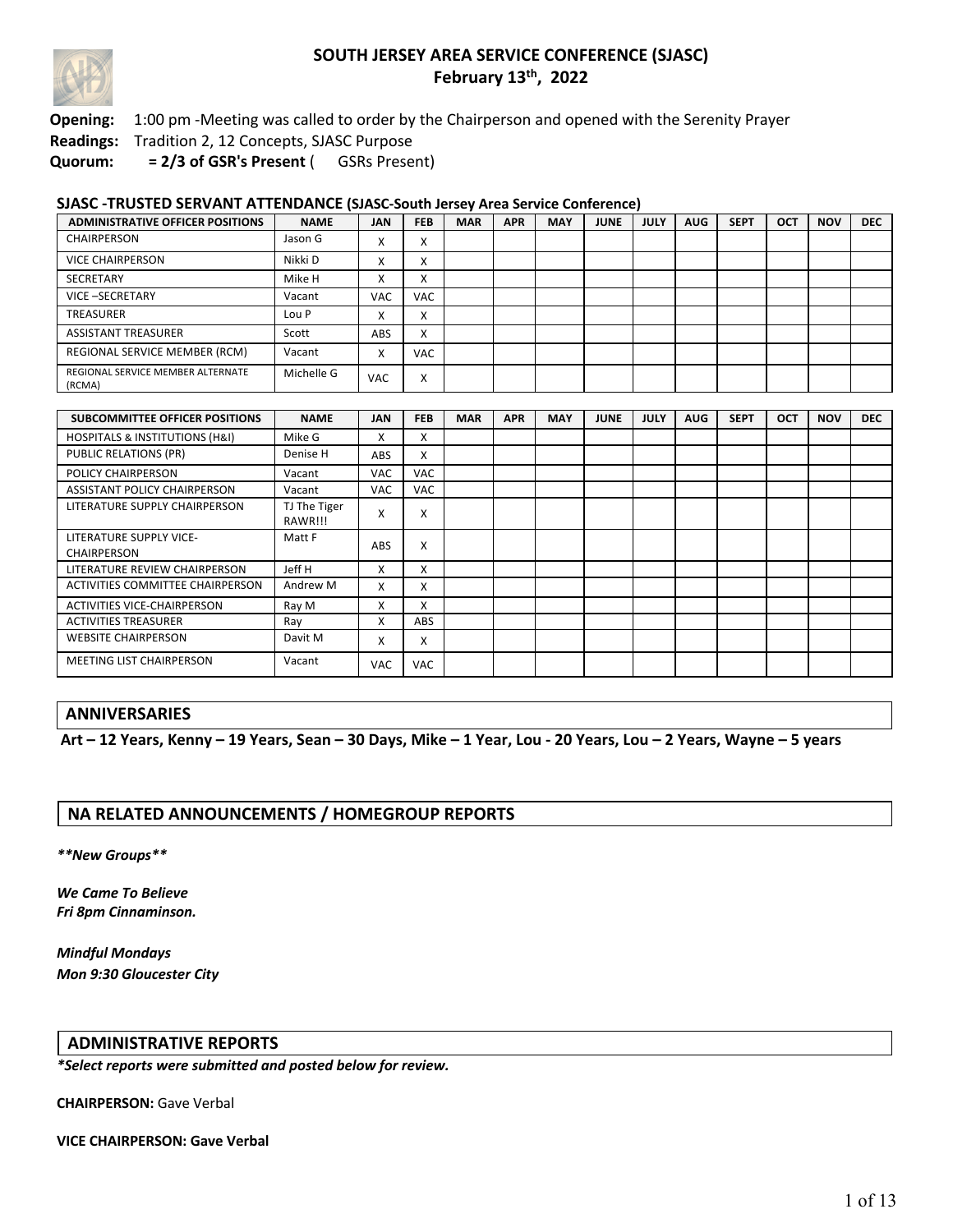

**Opening:** 1:00 pm -Meeting was called to order by the Chairperson and opened with the Serenity Prayer **Readings:** Tradition 2, 12 Concepts, SJASC Purpose **Quorum: = 2/3 of GSR's Present** ( GSRs Present)

**SECRETARY: Gave Verbal**

**LITERATURE SUPPLY: Gave Verbal**

**TREASURER: Gave Verbal**

**RCM: Vacant**

#### **RCMA: \*\*See Attached Report\*\* CAR Report Information**

#### **SUBCOMMITTEE REPORTS**

**HOSPITALS & INSTITUTIONS**: The H&I subcommittee meets the 3rd Sunday of the month at Saint Charles Borromeo Church, 176 Stagecoach Rd in Sicklerville, NJ at 6:00pm. H&I Subcommittee of South Jersey Area of NA is looking for new members to fill 2021 commitments**.** We have 2 open woman's and one male commitment to fill immediately! The minimum clean time requirement is six months clean. Must have an NA sponsor, NA Home Group, and must be off all drug replacement therapies, including the Vivitrol shot. We currently have 28 active members Serving 6 facilities. Out of our 30 commitments we are only serving 11, 10 in-person and 1 virtually. Maryville who holds 16 commitments reached out to myself on 12/8/21 has a Covid-19 outbreak and is not allowing outside meetings until further notice. Pyramid who hold 4 commitments is allowing positive Covid-19 clients to remain in the building, we suspended this commitment until we can vote on this at are upcoming subcommittee on 1/16/22. We will be having reallocation at our next subcommittee meeting, we haven't had re-allocation since January 2021 due to the pandemic.

Thanks for allowing me to serve.

#### **PUBLIC RELATIONS: Gave Verbal**

#### **POLICY CHAIRPERSONV: Vacant**

**LIT REVIEW**: Hello everyone I am a grateful recovering addict my name is Jeff. South Jersey Area Lit Review Sub Committee meets the 2nd Sunday of every month at 3 pm on the Zoom Platform the meeting ID is 848-0773-7900. Like I reported the last time we meet World Service has released the approval draft for the SPAD book on PDF and the have printed draft copies available for \$10.00 through the na.org products store. Lit supply has informed me that they ordered in some copies for special purchase with your normal HG lit orders please see TJ R or Matt F for more info on ordering a copy through the SJASC. Last month at the committee meeting the committee split us the SPAD book into 3 sections for each of our members to review so that collectively we can come to a consensus on how the over all project turned out. As a committee we plan to continue that process and are looking to put together a joint event sometime in March around the SPAD project. Once planning for that comes together, we will have flyers sent over to the web page promptly. Lastly, we encourage all members to bring awareness to their respective groups as this book will be the only motion entertained at this year's interim virtual WSC. That is all I have to report at this time thank you for allowing me to serve.

#### **ACTIVITIES CHAIRPERSON: Hi my names Andrew, and I'm an addict.**

**The activities committee had a speaker jam scheduled for January 29th. Unfortunately due to the pending snow storm, state of emergency, and speakers driving long distances for the event, the committee decided to postpone the event for the well being and safety of everyone. Our next event will be a combo lit review/activities venture on Saturday the 19th at St Charles Borremo from 1-5 pm. The purpose of this event is too educate the area on the new spiritual principles a day book slated to be decided in this years CAR cycle. There will be a workshop about the book as well as speakers sharing their exp strength and hope on some of the principles featured in the book. All are welcome. Food fun fellowship. We are in DESPERATE NEED of committee members. As of now there are only 3 total and it is very difficult to do the events with little help. We receive lots of indirect criticism but not a**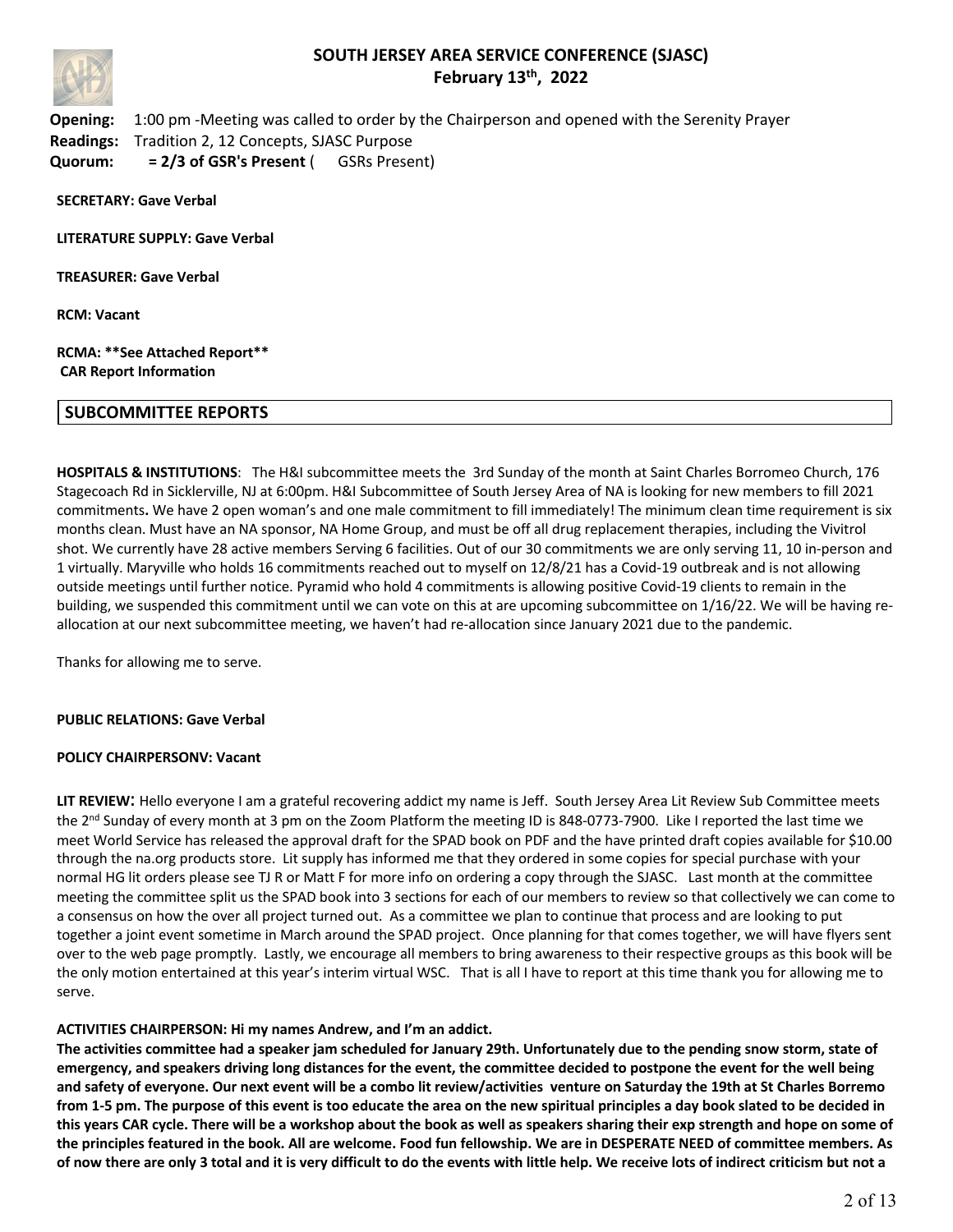

**Opening:** 1:00 pm -Meeting was called to order by the Chairperson and opened with the Serenity Prayer **Readings:** Tradition 2, 12 Concepts, SJASC Purpose **Quorum: = 2/3 of GSR's Present** ( GSRs Present)

**lot of help. We are asking that all GSR's please inform the home groups that we are in dire need of help. Group conscious is the 2nd Sunday of the month at 4pm on zoom id# Or please reach out to Andrew M at 609 405 9964 or Ray M at 267 730 9284. Please feel free to reach out with any questions, concerns or issues. Ray and myself are very easy to get ahold of and welcome all ideas. Lastly, The activities committee needs to have our yearly bank account replenishment in order to keep planning and putting on events and carrying our message. Thanks for allowing me to serve.**

**ACTIVITIES TREASURER**: The last area on December 12th 2021 the account Balance was \$509.93. On December 22nd 2021 the activities committee purchased several items we will need for all the upcoming events. Coolers, paper plates, plastic untensils, plastic cups, bbq supplies, trash bags, water, and other miscellaneous items. The purchase was made at Walmart for 353.83. All supplies were delivered to our storage unit in Blackwood NJ.

Money Out Walmart -353.58\$ on 12/22/21 Monthly acct fee -10\$for December Monthly acct fee -10\$ for January Monthly acct fee -10\$ for February

Acct balance as of today 2/13/22 126.32\$. We need to have our bank account balances replenished as per our area policy to 2400\$ in order to keep planning and having events. This is all I have to report at this time. Thanks for allowing me to serve.

**WEBSITE CHAIRPERSON: Gave Verbal**

**MEETING LIST CHAIRPERSON**: Vacant

### **OLD BUSINESS**

#### **NEW BUSINESS**

**Motion 12.21.02 – Motion: To put into effect the new updated lit review policy**. I**ntent:** To bring the subcommittee online with current policies **\*\*SEE ATTACHED\*\* Motion made by Jeff H Lit Review Chair 2nd by Melissa K GSR Get to the point Result: Tabled to new business at Febru**

**Motion 02.13.01 – Motion:** To hold ASC at the Gloucester City facility in March both in person and online. **Intent:** To have SJASC in person. **Motion made by Lou E GSR Steps To Recovery 2nd by Mike H ?**

**Result: Motion Passed**

**Motion 02.12.02 – Motion:** To permanently host ASC at the Gloucester City facility at 716 Jersey Ave Gloucester City Nj. Also to broadcast the ASC on Zoom. Online Attendance comes with all duties, rights, and responsibilities as in person attendance. **Intent:** To place in policy a permanent meeting facility.

**Result: Tabled to new business, sent back to the groups.**

### **ELECTIONS**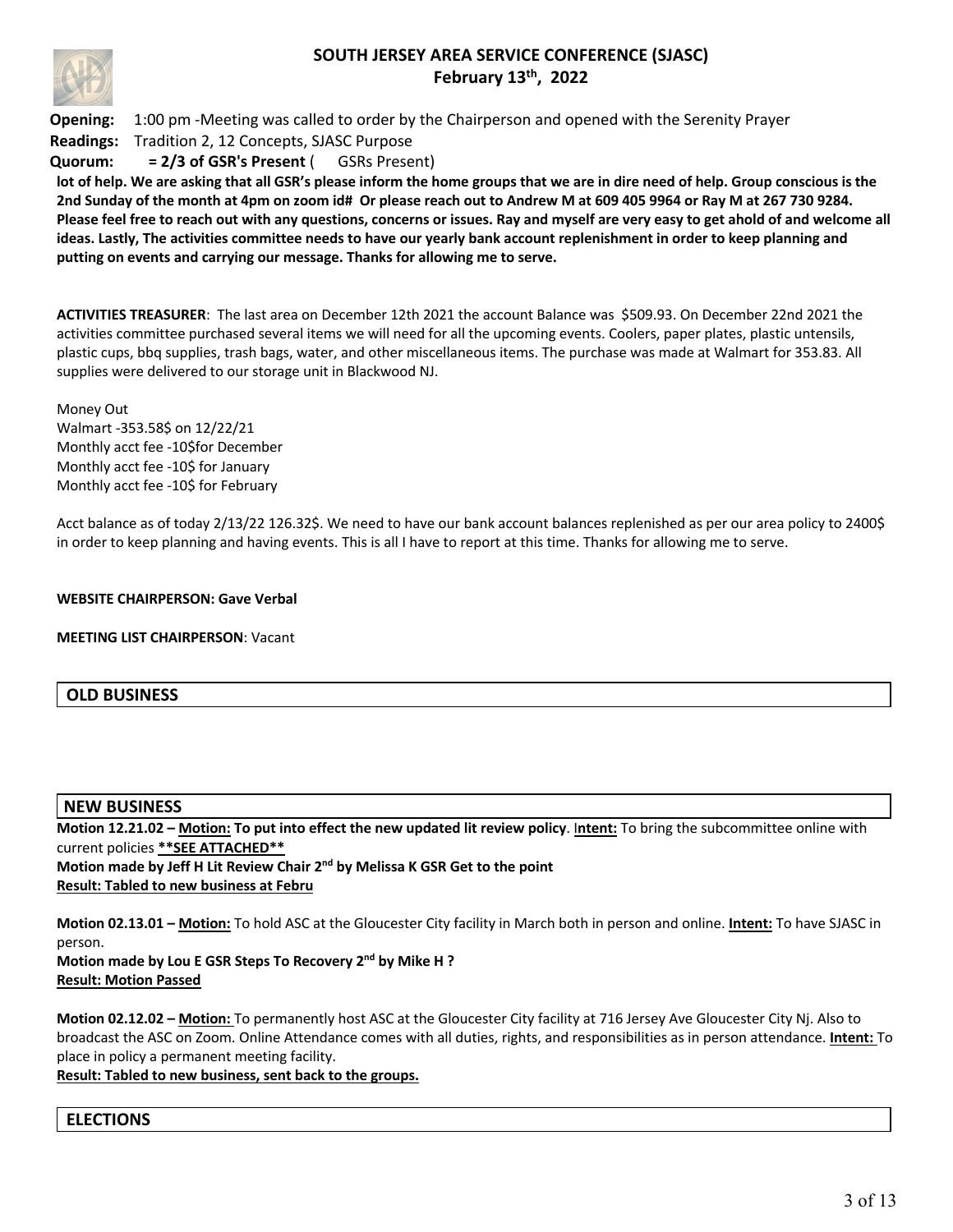

**Opening:** 1:00 pm -Meeting was called to order by the Chairperson and opened with the Serenity Prayer **Readings:** Tradition 2, 12 Concepts, SJASC Purpose

**Quorum: = 2/3 of GSR's Present** ( GSRs Present)

## **Vice Secretary**

The Vice Secretary works closely with the Secretary sharing many responsibilities. The duties shall include attendance at all Area Services and other various duties shared with the Secretary. Qualifications:

- 1. Willingness to serve
- 2. Minimum 6 months continuous clean-time
- 3. Prior service experience in NA
- 4. A working knowledge of the Twelve Steps, Twelve Traditions and Twelve Concepts of NA
- 5. General office or secretarial skills and access to a computer.
- 6. Must have a Home Group within the South Jersey Area (# 03-11-01)

### Duties:

1. Assist the Secretary in keeping accurate minutes of each ASC meeting.

2. Assist the Secretary in typing and distributing minutes as well as an agenda for the next conference to all ASC participants within ten days following each meeting of the SJASC.

- 3. Assist the secretary in taking roll at each meeting.
- 4. Shall perform the duties of the Secretary in the absence of the Secretary
- 5. Trains to become the Secretary

Term:

This is a one (1) year commitment with a two (2) term limit.

## **Regional Service Member Alternate**

The RCM Alternate works closely with the RCM sharing many responsibilities.

Qualifications:

- 1. Willingness to give time and resources to the job
- 2. Minimum 2 years continuous clean time
- 3. Prior service experience in a home group or at Area level.

4. A working knowledge of the Twelve Steps, Twelve Traditions and Twelve Concepts of N.A. 5. Must have a Home Group within the South Jersey Area (# 03-11-01)

Duties:

- 1. Attend all Regional service conferences and Area conferences
- 2. Attend ASC monthly
- 3. Assist RCM in their duties
- 4. Serves on one Regional Committee
- 5. Trains to become RCM
- 6. In the absence of the RCM, the alternate RCM shall perform the duties of the RCM

T erm:

This is a one (1) year commitment with a two (2) term limit

## **Public Information Committee (P.I.) Chairperson**

P.I. is informing the public about recovery through the Twelve Steps and Twelve Traditions of Narcotics Anonymous. The purpose of the P.I. Committee is to provide community awareness of what N.A. is, as well as how, when and where we are available. Within the bounds of our Twelve Traditions, the P.I. committee carries the message of recovery through billboards, bumper stickers, posters, radio and T.V., public service announcements (PSA). These, in most cases, carry the Regional help line phone number. Our attraction will not work if no one knows we exist. The P.I. Chairperson will also facilitate the SJASC's participation with the Regional help line.

Qualifications: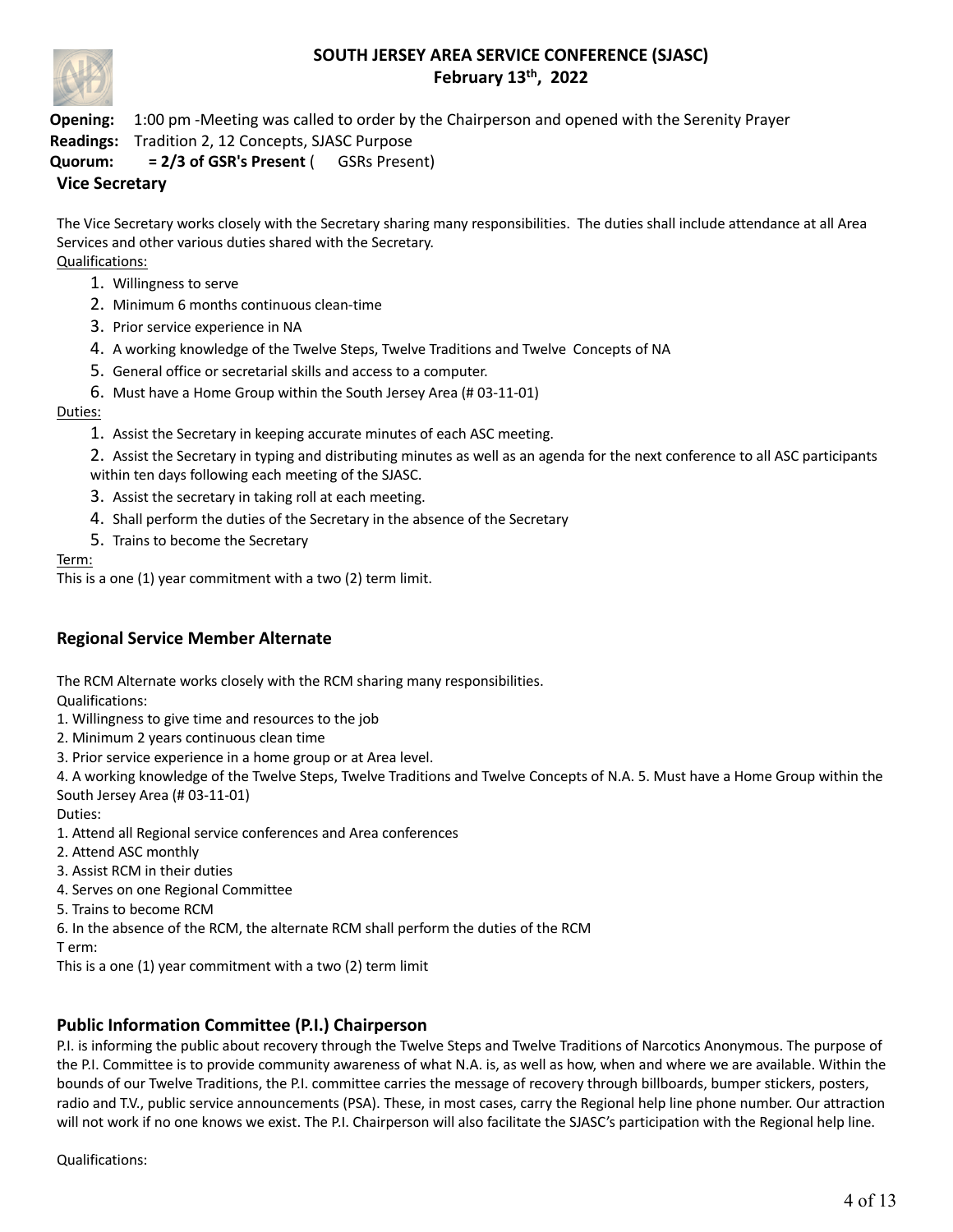

**Opening:** 1:00 pm -Meeting was called to order by the Chairperson and opened with the Serenity Prayer **Readings:** Tradition 2, 12 Concepts, SJASC Purpose

## **Quorum: = 2/3 of GSR's Present** ( GSRs Present)

- 1. Willingness and desire to serve
- 2. Minimum 2 years continuous clean time
- 3. Prior service experience in N.A. (#12-16-01)

4. A working knowledge of the Twelve Steps, Twelve Traditions and Twelve Concepts of N.A. 5. Must have a Home Group within the South Jersey Area (# 03-11-01)

#### Duties:

1. Carry the message of recovery through billboards, bumper stickers, posters, radio and T.V. PSA's. 2. To provide community awareness of what N.A. is, as well as how, when and where we are available. 3. Will also facilitate the SJASC's participation with the Regional help line.

- 4. To enforce Regional guidelines for removal of Help-line volunteers.
- 5. To send Greater Camden Area meeting lists with SJASC PI mailings.
- 6. To hold Regional Help-line workshops periodically, but no less than annually
- 7. Represents the SJASC to the Regional PI Committee Meeting
- 8. Hold key to SJASC post office box.
- 9. Presents a neatly written or typed report to the SJASC monthly
- 10. Must secure a public place to hold regularly scheduled subcommittee meetings.
- 11. Is responsible for the security and maintenance of the overhead projector. (#12-12-07)

T erm:

This is a one (1) year commitment with a two (2) term limit

### **Assistant Policy Chairperson**

The Assistant Policy Chairperson works closely with the Policy Chair, assisting in their duties and learning the responsibilities of that commitment.

#### Qualifications:

- 1. Willingness to serve
- 2. Minimum one year continuous clean time
- 3. Prior service experience in NA
- 4. A working knowledge of the Twelve Steps, Twelve Traditions and Twelve Concepts of N.A
- 5. Leadership qualities as defined in the fourth concept
- 6. General office and clerical skills
- 7. Must have a Home Group within the South Jersey Area (# 03-11-01)

Duties:

- 1. Assists the Policy Chair in the maintenance of the operating guidelines as well as the subcommittee guidelines
- 2. Attends ASC in its entirety each month
- 3. Acts as Policy Chair in the absence of the Policy Chair

#### Term:

This is a one (1) year commitment with a two (2) term limit.

Presents a neatly written or typed report to the SJASC monthly

#### **Meeting List Chairperson**

#### Qualifications:

- 1. Willingness and desire to serve
- 2. Minimum one year continuous clean time
- 3. Working knowledge of the 12 Steps, 12 Traditions and 12 Concepts of NA
- 4. Leadership qualities as defined in the fourth Concept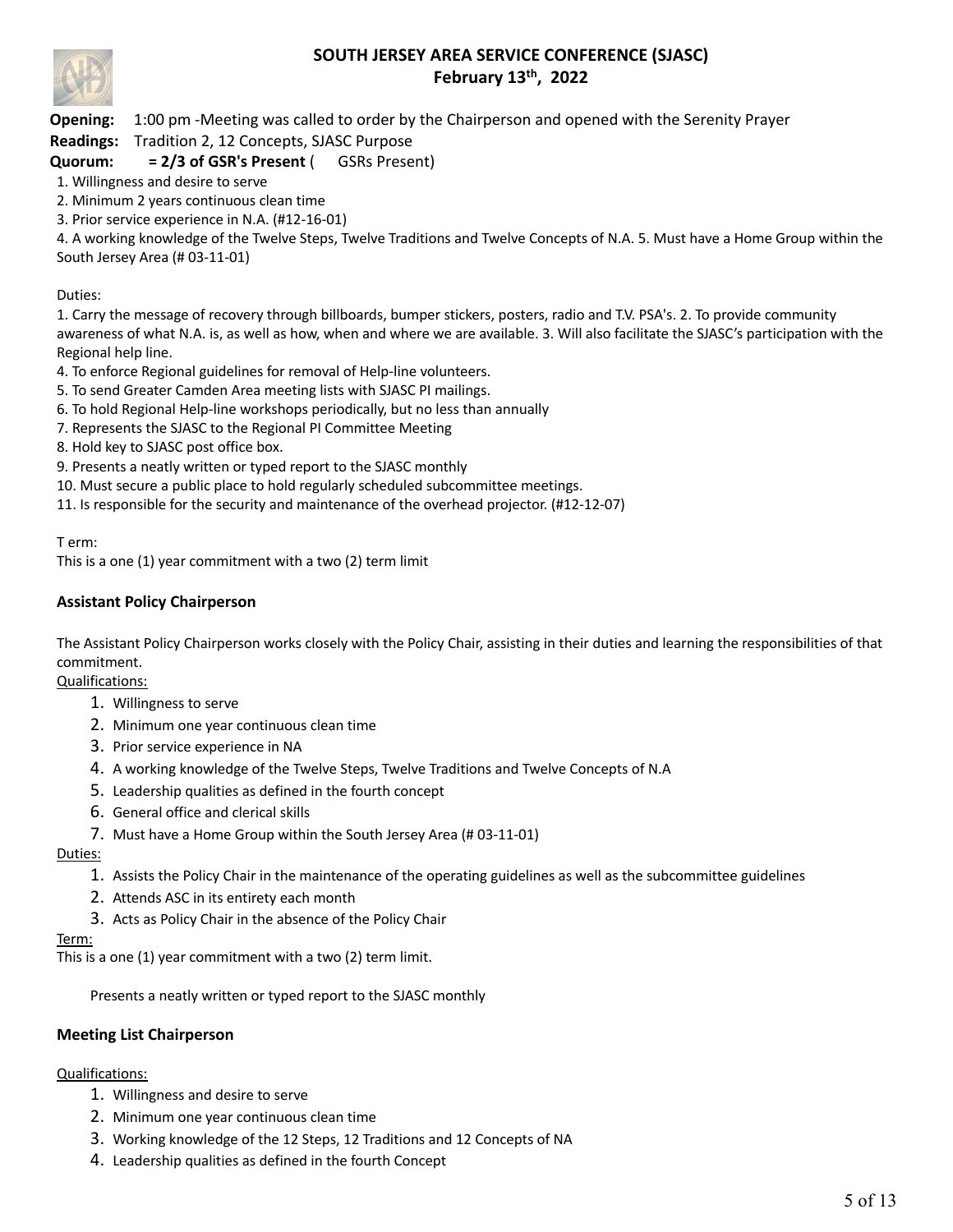

**Opening:** 1:00 pm -Meeting was called to order by the Chairperson and opened with the Serenity Prayer

**Readings:** Tradition 2, 12 Concepts, SJASC Purpose

## **Quorum: = 2/3 of GSR's Present** ( GSRs Present)

5. Must have a Home Group within the South Jersey Area (# 03-11-01)

## Duties:

1. Update and print new meeting lists every two months, as many as needed

2. Present quarterly budget to the ASC as to the cost (i.e., proofing, printing) of next update

3. Present a written and oral report at each ASC

4. Pick up meeting lists and deliver them to Literature Supply Chairperson after each printing and prior to the next ASC

5. On a monthly basis, coordinate meeting list updates with both the RCMA and Website Chair so as to maintain the accuracy of both the SJ website and the Regional Meeting List

6. Presents a neatly written or typed report to the SJASC monthly Term: This is a one (1) year commitment with a two (2) term limit.

## **Literature Supply Committee Chairperson TJ The Tiger**

## **Meeting List Chairperson**

Qualifications:

1. Willingness and desire to serve

2. Minimum one-year continuous clean time

3. Working knowledge of the 12 Steps, 12 Traditions and 12 Concepts of NA 4. Leadership qualities as defined in the fourth Concept

5. Must have a Home Group within the South Jersey Area (# 03-11-01)

Duties:

1. Update and print new meeting lists every two months, as many as needed

- 2. Present quarterly budget to the ASC as to the cost (i.e., proofing, printing) of next update
- 3. Present a written and oral report at each ASC
- 4. Pick up meeting lists and deliver them to Literature Supply Chairperson after each printing and prior to the next ASC
- 5. On a monthly basis, coordinate meeting list updates with the Website Chair so as to maintain the accuracy of the SJ website.
- 6. Presents a neatly written or typed report to the SJASC monthly T erm:

This is a one (1) year commitment with a two (2) term limit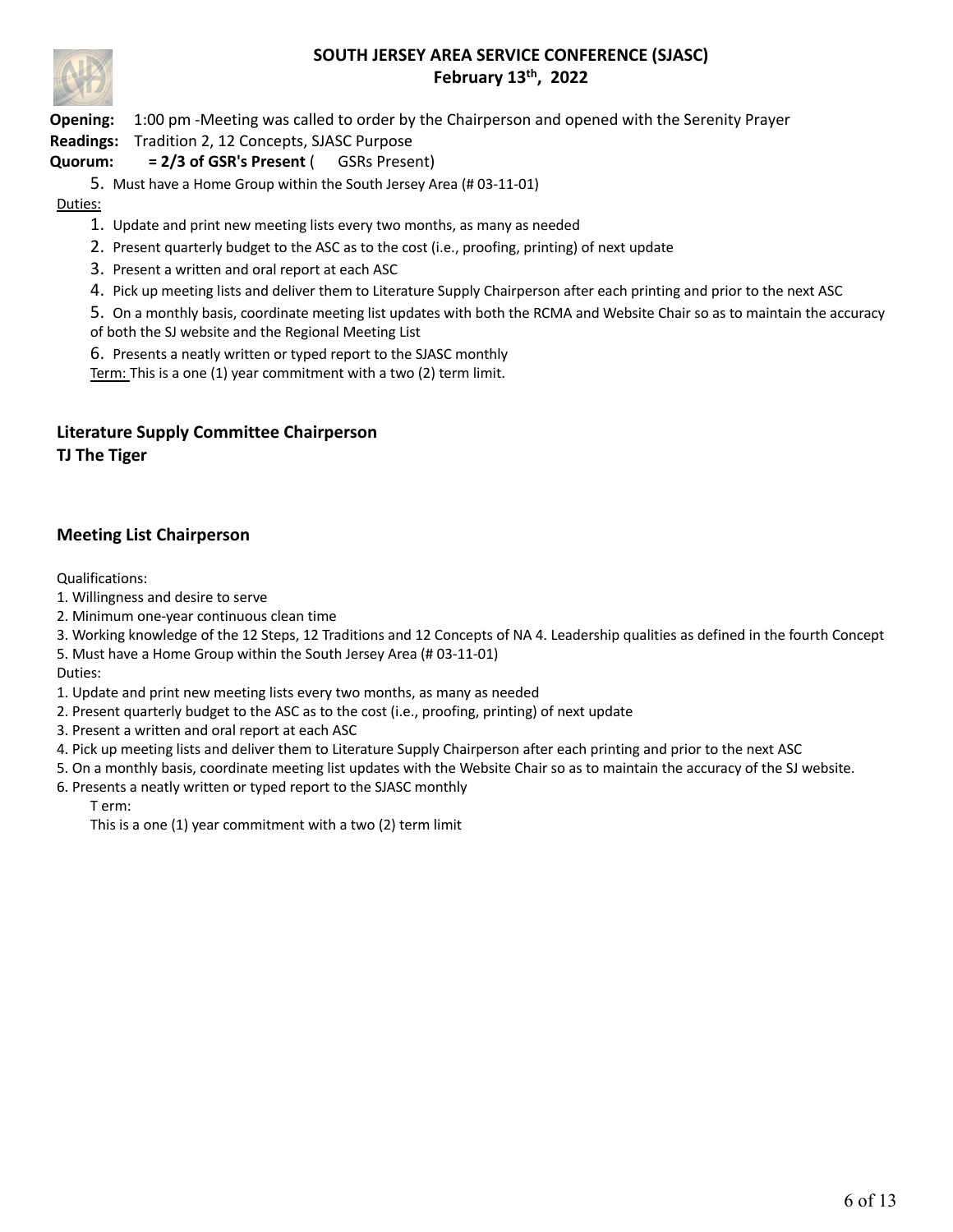

**Opening:** 1:00 pm -Meeting was called to order by the Chairperson and opened with the Serenity Prayer **Readings:** Tradition 2, 12 Concepts, SJASC Purpose **Quorum: = 2/3 of GSR's Present** ( GSRs Present)

## SJASC- TREASURERS REPORT Combined Feb 2022

The bank statement for Feb12022. reconciles to the penny. Total Group Donations are 459.50 Lit purchases were 330.75 Total Income 790.25 See attached sheet.

Expenses were ASC rent 50.00, Pub Storage 116.29 ,NAWS Lit 789.92 For a Total Expenses of 956.21

- Group donations were \$459.50
- Literature purchases were \$330.75
- Literature expenses were 789.92
- •
- Total Expenses were 956.21
- We are  $$Under Cap @ 337.38$

ASC checking account balance is \$ 5,461.65 I am attaching documents to back up above report, sincerely Lou



**Products** 

**Solutions** SOUTH JERSEY AREA SERVICE CONFER

Learn more Available Balance

# \$5,461.65

TD BUSINESS CONVENIENCE PLUS (x5125) $\blacksquare$ 

Today's Beginning Balance **\$5,461.65** Pending **\$0.00**

PAY A BILL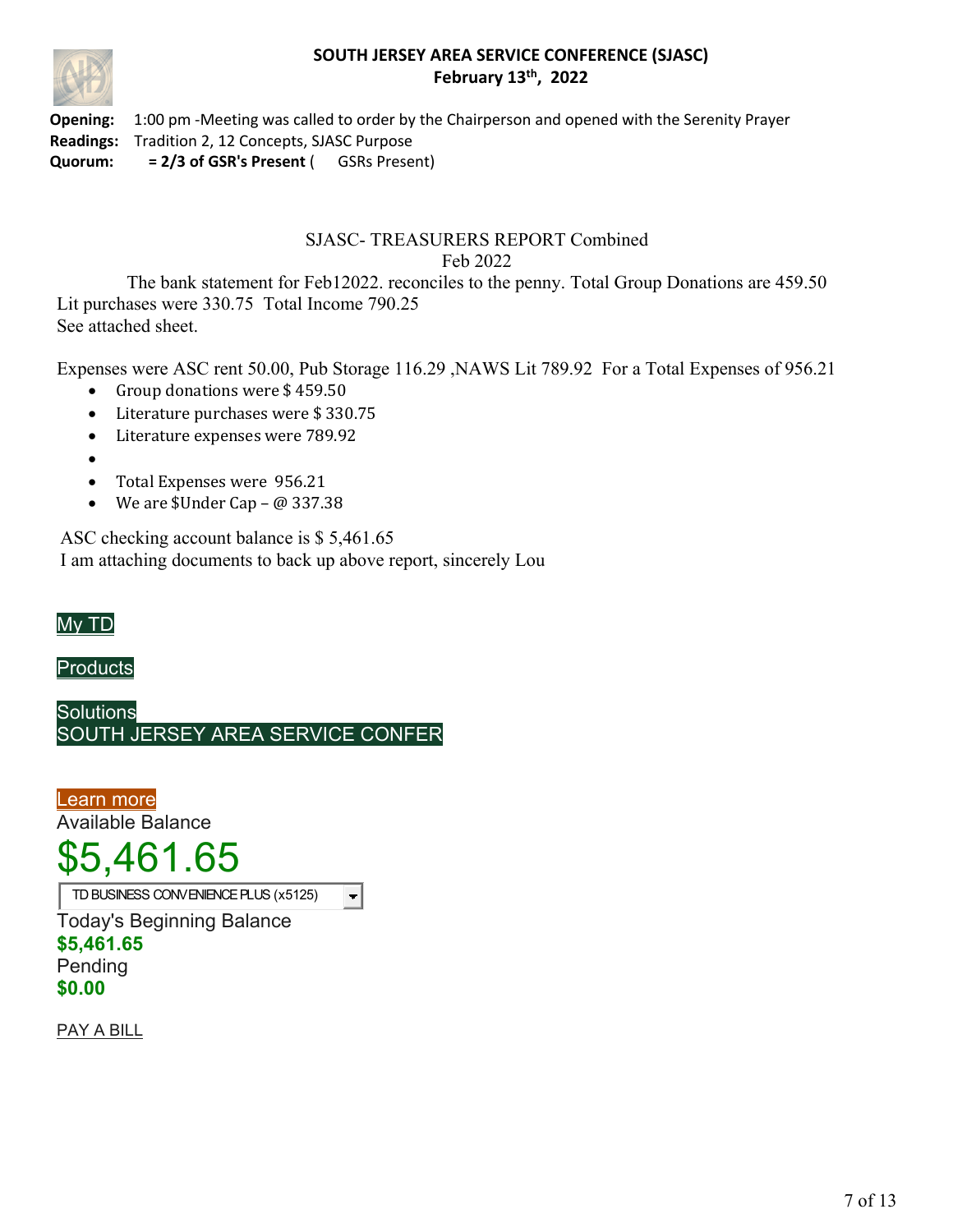

**Opening:** 1:00 pm -Meeting was called to order by the Chairperson and opened with the Serenity Prayer **Readings:** Tradition 2, 12 Concepts, SJASC Purpose

|                                   |                       |          |         |          |  | SJASC TREASURER January 2022 |                     |          |        |          |            |                                                      |            |          |  |
|-----------------------------------|-----------------------|----------|---------|----------|--|------------------------------|---------------------|----------|--------|----------|------------|------------------------------------------------------|------------|----------|--|
|                                   |                       |          |         |          |  |                              |                     |          |        |          |            | Operating Budget = \$2000 Lit Supply Budget = \$3000 |            |          |  |
|                                   | <b>OPERATING</b>      |          |         |          |  |                              | <b>LITERATURE</b>   |          |        |          |            |                                                      |            |          |  |
| ΙTο                               | For                   | Debit    | Unpaid  | Credit   |  | To                           | F٥                  | Debit    | Unpaid | Credit   | Stmt Bal   |                                                      | Paid Bal   | Over Cap |  |
| <b>First Row does not Compute</b> |                       |          |         |          |  |                              |                     |          |        |          | \$5,603.20 |                                                      | \$4,854.17 |          |  |
|                                   |                       |          |         |          |  |                              |                     |          |        |          | \$5,603.20 |                                                      | \$4,854.17 |          |  |
| sjasc                             | group donations 01 09 |          |         | \$459.50 |  |                              | t purchases 01 10   |          |        | \$330.75 | \$6,393.45 |                                                      | \$5,644.42 |          |  |
| Inside Recoverv                   | ASC rent Feb 21       | \$50.00  | \$50.00 |          |  |                              |                     |          |        |          | \$6,393.45 |                                                      | \$5,594.42 |          |  |
| Public Storage                    | march 2022            | \$107.76 |         |          |  |                              |                     |          |        |          | \$6,285.69 |                                                      | \$5,486.66 |          |  |
| Public Storage                    | march bal increase    | \$34.12  |         |          |  |                              |                     |          |        |          | \$6,251.57 |                                                      | \$5,452.54 |          |  |
|                                   |                       |          |         |          |  | NAWS lit                     | rd#078454 jan 21 22 | \$789.92 |        |          | \$5,461.65 |                                                      | \$4,662.62 |          |  |
|                                   |                       |          |         |          |  |                              |                     |          |        |          | \$5,461.65 |                                                      | \$4,662.62 |          |  |
|                                   |                       |          |         |          |  |                              |                     |          |        |          | \$5,461.65 |                                                      | \$4,662.62 |          |  |

| DATE 01/09/2022                            |                   | <b>GSR</b>                    | Literature   Donation |        | <b>Total</b> | order#       |
|--------------------------------------------|-------------------|-------------------------------|-----------------------|--------|--------------|--------------|
| 7 up club                                  | <b>Sunday</b>     | Karla F                       |                       |        | 0.00         |              |
| 12 & 12 For Life                           | W                 | <b>Alex</b>                   |                       |        | 0.00         |              |
| A Message of Hope                          | <b>MTh</b>        | <b>Amber B</b>                |                       |        | 0.00         |              |
| A New Way to Live                          | W                 | <b>Mike</b>                   |                       |        | 0.00         |              |
| amy H                                      | $\overline{?}$    | amy h                         |                       |        | 0.00         |              |
| <b>Addicts Only</b>                        | W                 | <b>Tom</b>                    |                       |        | 0.00         |              |
| <b>After Work Recovery</b>                 | M                 | Lisa                          |                       |        | 0.00         |              |
| <b>Back to Basics (Group 1)</b>            | Sun               | <b>Kathleen</b>               |                       |        | 0.00         |              |
| <b>Blessings of the Journey</b>            | <b>Tues/Thurs</b> | <b>Sean</b>                   |                       |        | 0.00         |              |
| <b>Back to Basics (Group 2)</b>            | Sa                | <b>Edward</b><br>Z            |                       |        | 0.00         |              |
| <b>Blue Book Basics</b>                    | Sa                | <b>Davit</b>                  | 25.00                 |        | 25.00        | $\mathbf{1}$ |
| <b>Carrying the message</b>                | Mon               | <b>Bill</b>                   |                       |        | 0.00         |              |
| <b>Bring Your Basic Text</b>               | $\mathbf{F}$      | Ken                           |                       | 104.00 | 104.00       | M            |
| <b>Caution! Recovery Ahead</b>             | $\overline{F}$    | <b>Brad</b>                   |                       |        | 0.00         |              |
| <b>Clean and Serene</b>                    | <b>Teus</b>       | Monica                        |                       |        | 0.00         |              |
| <b>Clear Message</b>                       | M                 | <b>Shelby</b>                 |                       |        | 0.00         |              |
| <b>Conscious Contact</b>                   | $\overline{T}$    | <b>Andy P</b>                 |                       |        | 0.00         |              |
| <b>Courage to Change</b>                   | Wed               | <b>Mike</b>                   |                       |        | 0.00         |              |
| <b>Dinner time Recovery</b>                | T                 | <b>Walace</b>                 |                       |        | 0.00         |              |
| Dog Group                                  | Sun               | <b>Rick</b>                   |                       |        | 0.00         |              |
| <b>Escape from addiction</b>               | Sun               | Lori A                        |                       |        | 0.00         |              |
| <b>Dreams Awaken</b>                       | W                 | <b>Lynne B</b>                |                       |        | 0.00         |              |
| <b>Fight For Freedom</b><br><b>Fridays</b> | Fri               | <b>Elaine</b>                 |                       |        | 0.00         |              |
| <b>Everyone's Welcome</b>                  | Sa                | Karla                         |                       |        | 0.00         |              |
| <b>First Step Focus</b>                    | W                 | Eric B                        |                       |        | 0.00         |              |
| <b>First Step to Recovery</b>              | T                 | <b>Heather</b><br>$\mathbf K$ |                       |        | 0.00         |              |
| <b>First Things First</b>                  | W                 | Wes                           |                       |        | 0.00         |              |
| <b>Freedom Group</b>                       | Su                | <b>Kellie</b>                 |                       |        | 0.00         |              |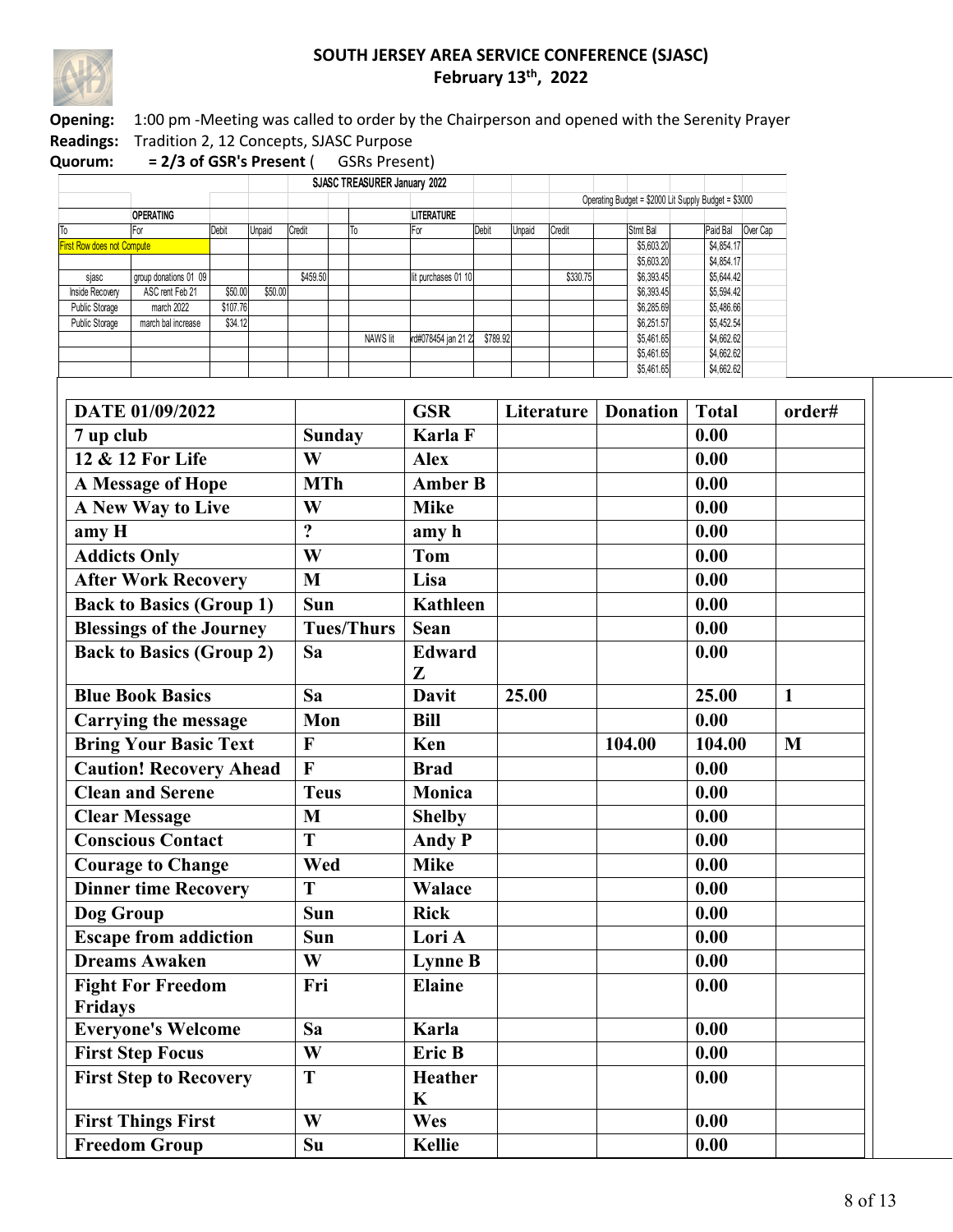

**Opening:** 1:00 pm -Meeting was called to order by the Chairperson and opened with the Serenity Prayer **Readings:** Tradition 2, 12 Concepts, SJASC Purpose

| <b>Freedom on Friday</b>       | F              | <b>Kelly</b>             |       |       | 0.00  |                         |
|--------------------------------|----------------|--------------------------|-------|-------|-------|-------------------------|
| <b>Freedom to Choose</b>       | T              | Paul B                   |       |       | 0.00  |                         |
| <b>Freedom to Feel</b>         | Th             |                          |       |       | 0.00  |                         |
| <b>Fresh Start in Recovery</b> | Th             | Mini                     |       |       | 0.00  |                         |
| <b>Get to the Point</b>        | W              | <b>Mike M</b>            |       |       | 0.00  |                         |
| <b>Grateful Heads</b>          | $\overline{T}$ | jerry                    |       |       | 0.00  |                         |
| <b>Gratitude Speaks</b>        | Th             | Eric L                   |       | 49.00 | 49.00 | m                       |
| <b>Hope On Thursday</b>        | Th             | <b>Mike</b>              |       |       | 0.00  |                         |
| <b>HOW</b>                     | M              | Lindsay                  |       |       | 0.00  |                         |
| <b>How It Works</b>            | <b>ThSa</b>    | Tom V                    |       |       | 0.00  |                         |
| <b>Insanity Stops Here</b>     | F              | Eric B                   |       | 28.00 | 28.00 | M                       |
| It works how and why           | Th&Sat         | <b>Jeff</b>              |       |       | 0.00  |                         |
| <b>JFK Living Clean</b>        | Th             | closing                  |       |       | 0.00  |                         |
| <b>Just For Today</b>          | M              | <b>Susie</b>             |       |       | 0.00  |                         |
| <b>Just For Today -</b>        | S              | <b>Jim B</b>             |       |       | 0.00  |                         |
| <b>Sicklerville</b>            |                |                          |       |       |       |                         |
| <b>Just For Tonight</b>        | W              | <b>Daria</b>             |       |       | 0.00  |                         |
| <b>Keep it Green</b>           | T              | George                   |       |       | 0.00  |                         |
| <b>Keepin' It Real</b>         | F              | <b>Russel</b>            | 13.00 | 2.00  | 15.00 | $\overline{\mathbf{4}}$ |
| <b>Living Clean Late Night</b> | Mon            | <b>Brianna</b>           |       |       | 0.00  |                         |
| <b>Living Clean</b>            | $\mathbf S$    | art                      | 20.00 |       | 20.00 | $\overline{7}$          |
| <b>Living Free Group</b>       | <b>Tues</b>    | Chris <sub>V</sub>       |       |       | 0.00  |                         |
| <b>Lunch Bunch</b>             | <b>Tues</b>    | Ralph                    |       |       | 0.00  |                         |
| <b>Medford Freedom</b>         | <b>Sunday</b>  | <b>Beth</b>              |       |       | 0.00  |                         |
| <b>Medford Hope</b>            | Th             | <b>Andrew</b><br>$\bf R$ |       |       | 0.00  |                         |
| <b>Message of hope</b>         | $M$ , Th       | rich                     |       |       | 0.00  |                         |
| <b>Miracles on Monday</b>      | M              | Walt                     | 17.00 |       | 17.00 | 12                      |
| <b>Mindfull Mondays</b>        | M              | <b>Nikki</b>             |       |       | 0.00  |                         |
| Moonlighters                   | Th             | Lisa                     |       |       | 0.00  |                         |
| <b>More Will Be Revealed</b>   | F              | Jen S                    |       |       | 0.00  |                         |
| <b>NA (Never Alone)</b>        | <b>Tues</b>    | Rob B                    |       |       | 0.00  |                         |
| <b>New Way To Live</b>         | Wed            | <b>Marco</b>             |       |       | 0.00  |                         |
| <b>No Holding Back</b>         | Wed            | John K                   |       |       | 0.00  |                         |
| <b>No Matter What</b>          | F              | Alyssa T                 |       |       | 0.00  |                         |
| <b>One Step Closer</b>         | F              | Kara                     |       |       | 0.00  |                         |
| <b>Ongoing Process</b>         | S              | John K                   |       |       | 0.00  |                         |
| <b>Our Primary Purpose</b>     | M              | Tina                     |       |       | 0.00  |                         |
| <b>Peace of Mind</b>           | F              | <b>Susie</b>             |       |       | 0.00  |                         |
| <b>Point after Group</b>       | Sun            | Luke                     |       |       | 0.00  |                         |
| <b>Principles in Action</b>    | M              | <b>Jason</b>             | 10.00 |       | 10.00 | 19                      |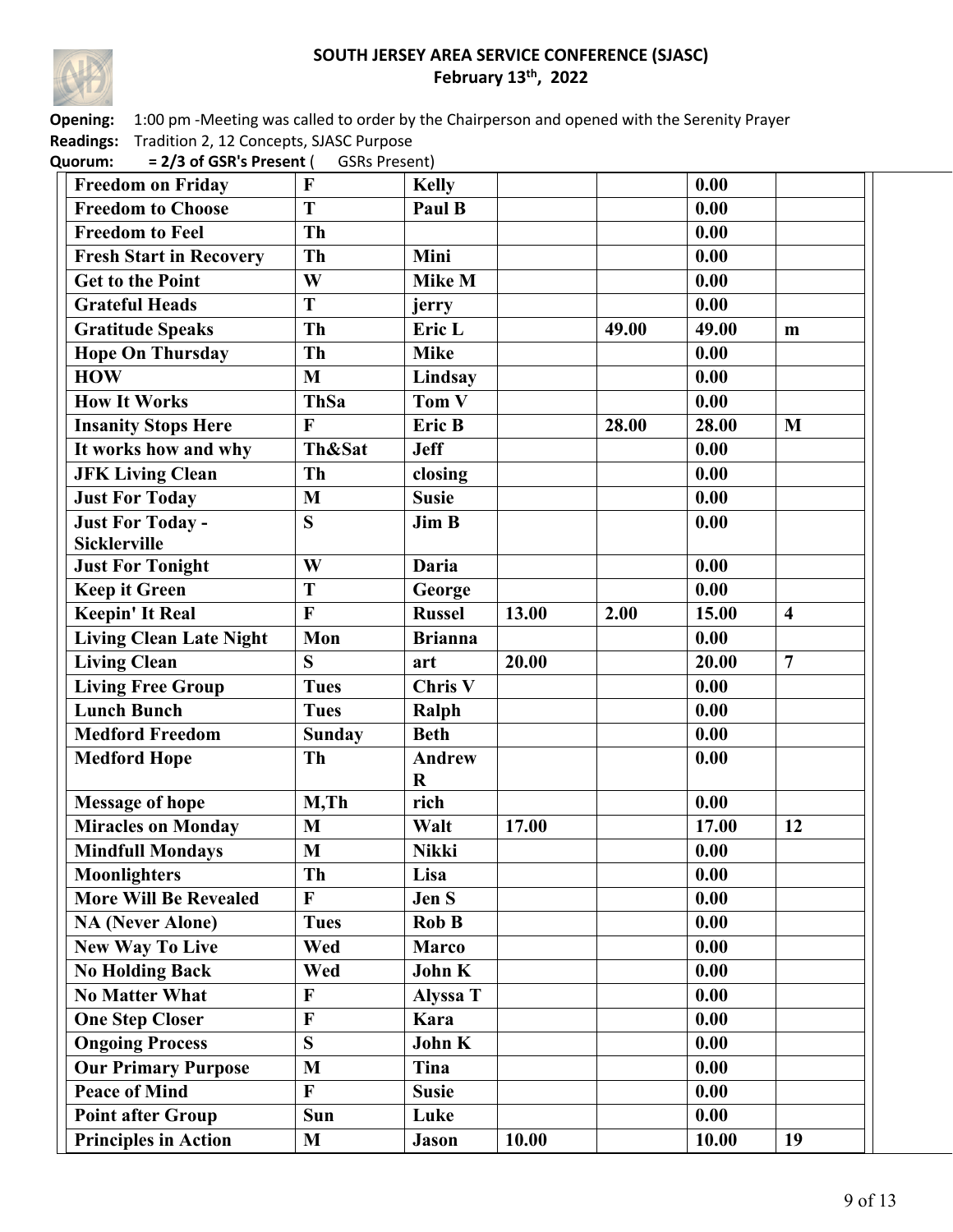

**Opening:** 1:00 pm -Meeting was called to order by the Chairperson and opened with the Serenity Prayer **Readings:** Tradition 2, 12 Concepts, SJASC Purpose

| <b>Progression, Not</b>        | $M-F$          | <b>Bill M</b>   |       |       | 0.00   |                         |
|--------------------------------|----------------|-----------------|-------|-------|--------|-------------------------|
| <b>Perfection</b>              |                |                 |       |       |        |                         |
| <b>Promise of Freedom</b>      | T              | Joe C           |       |       | 0.00   |                         |
| Recovery by the river          | T              | <b>John H</b>   |       |       | 0.00   |                         |
| <b>Riverfront recovery</b>     | W              | <b>Jeff</b>     |       |       | 0.00   |                         |
| <b>Recovery For Today</b>      | S              | <b>Joseph H</b> | 40.00 | 5.00  | 45.00  | 17                      |
| <b>Recovery In Progress</b>    | M              | <b>Bob R</b>    |       |       | 0.00   |                         |
| <b>Recovery is a Must</b>      | Th             | <b>Janet L</b>  |       |       | 0.00   |                         |
| <b>Recovery Stop</b>           | $S-T-F$        | Candice         |       |       | 0.00   |                         |
| <b>Recovery Today</b>          | Sun            | <b>Rick</b>     |       |       | 0.00   |                         |
| <b>Rush Hour Recovery</b>      | <b>Th</b>      | <b>Mindy</b>    |       |       | 0.00   |                         |
| <b>Saturday Sanity</b>         | Sa             | <b>Kelly</b>    |       |       | 0.00   |                         |
| <b>Serenity for Today</b>      | Th             | <b>Alison S</b> |       |       | 0.00   |                         |
| <b>Serenity Now</b>            | $\overline{F}$ | Laren           |       |       | 0.00   |                         |
| <b>Serenity on Sunday</b>      | Sun            | <b>Matt</b>     |       |       | 0.00   |                         |
| Simplicity is the Key          | <b>Th</b>      | <b>Chris F</b>  |       |       | 0.00   |                         |
| <b>Sit Down &amp; Recover</b>  | Th             | <b>Derick</b>   |       |       | 0.00   |                         |
| <b>Smile Today</b>             | <b>Tues</b>    | <b>Derek</b>    |       |       | 0.00   |                         |
| Solution is in the step        | Th             | <b>Michelle</b> |       |       | 0.00   |                         |
| <b>Spiritual Foundation</b>    | W              | Linda           |       |       | 0.00   |                         |
| <b>Spiritual Principles</b>    | W              | George          |       |       | 0.00   |                         |
| <b>Starting Fresh in</b>       | Th             | Johnnie         |       |       | 0.00   |                         |
| <b>Recovery</b>                |                | $\bf R$         |       |       |        |                         |
| <b>Step into Freedom</b>       | M              | Sam Q           | 15.00 | 30.00 | 45.00  | 11                      |
| <b>Step Into Recovery</b>      | $\overline{T}$ | Will            | 30.50 | 89.50 | 120.00 | 18                      |
| <b>Step to Freeedom</b>        | M              | <b>Heather</b>  |       |       | 0.00   |                         |
| <b>Steps to freedom</b>        | M              | <b>Heather</b>  | 16.50 |       | 16.50  | 14                      |
| <b>Steps to Recovery</b>       | M              | Lou E           | 7.00  | 31.00 | 38.00  | $\overline{\mathbf{3}}$ |
| <b>Strategic Recovery</b>      | T              | <b>Mike</b>     |       |       | 0.00   |                         |
| <b>Surrender and Recovery</b>  | T              |                 |       |       | 0.00   |                         |
| <b>Surrender At Sunrise</b>    | Sa             | <b>Bill P</b>   |       |       | 0.00   |                         |
| <b>Surrender from Dusk til</b> | Sa             |                 |       |       | 0.00   |                         |
| Dawn                           |                |                 |       |       |        |                         |
| <b>Surrender on Saturday</b>   | Sa             | Wayne           |       |       | 0.00   |                         |
| <b>Surrender on Sunday</b>     | Sun            | <b>Bobby</b>    |       |       | 0.00   |                         |
| <b>Surviving Against All</b>   | <b>Th</b>      | Mike H          |       |       | 0.00   |                         |
| Odds                           |                |                 |       |       |        |                         |
| <b>Take Five</b>               | T              | Sam             | 12.00 |       | 12.00  | 8                       |
| The Hope Group of NA           | <b>Th</b>      | <b>Mike</b>     | 38.25 |       | 38.25  | 6                       |
| <b>The Journey Continues</b>   | Wed            | Dave S          |       |       | 0.00   |                         |
| <b>The Journey Continues</b>   | Sat            | <b>Darryl</b>   |       |       | 0.00   |                         |
| <b>The Point After</b>         | S              | Rochelle        |       |       | 0.00   |                         |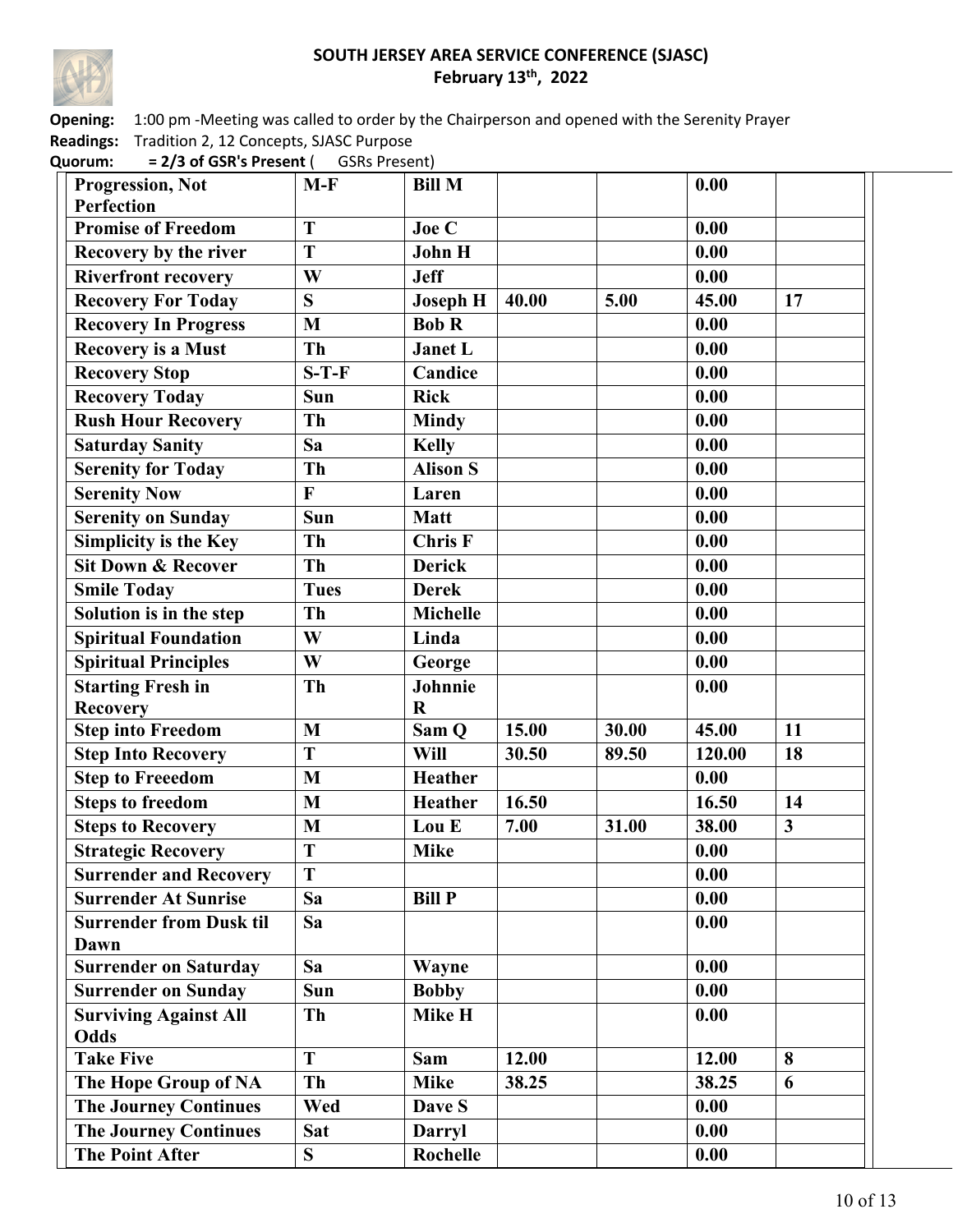

**Opening:** 1:00 pm -Meeting was called to order by the Chairperson and opened with the Serenity Prayer **Readings:** Tradition 2, 12 Concepts, SJASC Purpose

| <b>The Recovery Stop</b>         | <b>STThF</b>            | Ryan                 | 10.50  | 0.50   | 11.00  | 13             |
|----------------------------------|-------------------------|----------------------|--------|--------|--------|----------------|
| <b>The Solution Is In The</b>    | <b>Th</b>               | <b>Ben</b>           |        |        | 0.00   |                |
| <b>Steps</b>                     |                         |                      |        |        |        |                |
| <b>Ties That Bind</b>            | <b>Sunday</b>           | <b>Jennifer</b><br>T |        |        | 0.00   |                |
| <b>Trust The Process</b>         | $M-F$                   | Shawn                |        |        | 0.00   |                |
| <b>Two Heads Are Better</b>      | T                       | <b>Vanessa</b>       |        |        | 0.00   |                |
| <b>Than One</b>                  |                         |                      |        |        |        |                |
| <b>Ultimate Journey</b>          | M                       | Jaime                | 7.00   | 10.00  | 17.00  | 15             |
| <b>Wake Up to Recovery</b>       | <b>MWF</b>              | <b>John R</b>        |        | 100.00 | 100.00 | $\mathbf{M}$   |
| We are not giving up             | <b>Tues</b>             | <b>Jason L</b>       |        |        | 0.00   |                |
| <b>We Came To Believe</b>        | $\overline{Sa}$         | John                 | 10.50  |        | 10.50  | $\overline{2}$ |
| <b>We Can Recover</b>            | W                       | <b>Samm</b>          |        |        | 0.00   |                |
| <b>Wednesday Night Ancora</b>    | $\overline{\mathbf{W}}$ |                      |        |        | 0.00   |                |
| Hope                             |                         |                      |        |        |        |                |
| <b>Welcome Home</b>              | M                       |                      |        |        |        |                |
| Why are We Here                  | Th                      | <b>Greg P</b>        |        |        | 0.00   |                |
| <b>Willing on Wednesday</b>      | $\overline{\mathbf{W}}$ | Mike H               | 18.50  | 10.50  | 29.00  | 5              |
| <b>Women Encourging</b><br>Women | <b>Tues</b>             | Luann                |        |        |        |                |
| <b>Davit</b>                     |                         | Personal             | 10.00  |        | 10.00  | 20             |
| Charity                          |                         | <b>Personal</b>      | 10.00  |        | 10.00  | $\overline{9}$ |
| andrew                           |                         | Personal             | 10.00  |        | 10.00  | 16             |
| <b>Bruce</b>                     |                         | Personal             | 10.00  |        | 10.00  | 10             |
| <b>We Came to Believe</b>        | Sa                      | Ian                  |        |        | 0.00   |                |
| <b>Hope On Thursday</b>          |                         |                      |        |        | 0.00   |                |
| More will be revealed            | Fri                     | Jen S                |        |        | 0.00   |                |
| <b>Activities</b>                |                         | Sierra               |        |        | 0.00   |                |
| H&I                              |                         | <b>Mike G</b>        |        |        | 0.00   |                |
| PI                               |                         | <b>Denise</b>        |        |        | 0.00   |                |
| <b>Multi group Speaker Jam</b>   | Sat                     | <b>Jeff</b>          |        |        | 0.00   |                |
|                                  |                         | <b>TOTALS</b>        | 330.75 | 459.50 | 790.25 |                |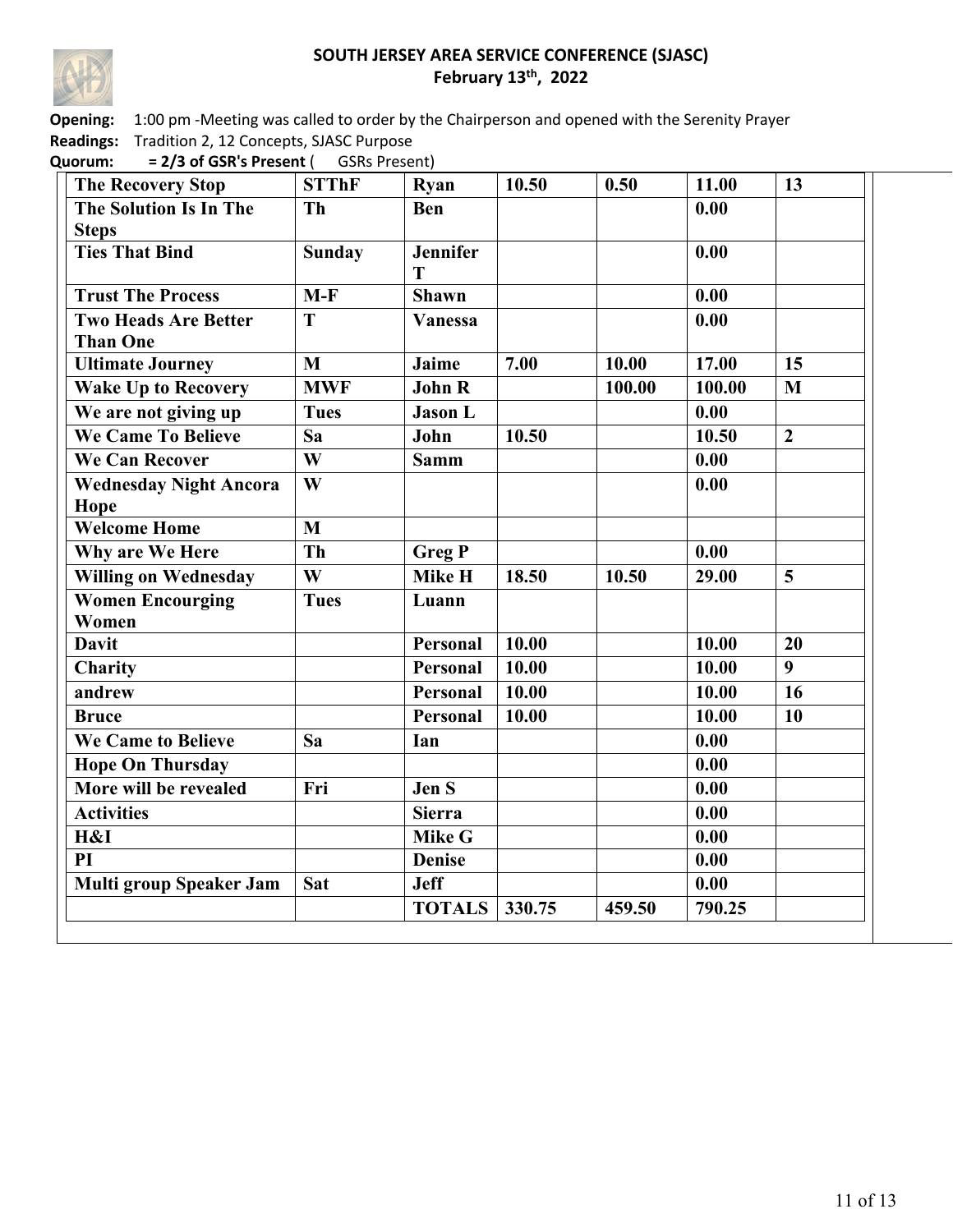

**Opening:** 1:00 pm -Meeting was called to order by the Chairperson and opened with the Serenity Prayer **Readings:** Tradition 2, 12 Concepts, SJASC Purpose **Quorum: = 2/3 of GSR's Present** ( GSRs Present)

## **\*\*South Jersey Area of Narcotics Anonymous Literature Review Policy\*\***

Written: November 2021 Approved by SJASC: ?? Chair Person requirements: 2 years Clean Working knowledge of 12 steps, 12 traditions, and 12 concepts Willingness to serve Must be voted into this position at the SJASC through nomination and or volunteering. Chair Person Duties: Locate and secure a monthly meeting place to hold regular sub-committee meetings (either in person or online) Research and bring any info for new literature projects that world services maybe working on at a given time to the regular subcommittee meeting. Keep an archive book of all area writing submissions collected and worked on with the sub-committee to be passed down from chairperson to chairperson for a historical record. All writing submission, review, and input submission should be coordinated by the chair and funneled through the given portals for any particular project to World Literature Committee on na.org. Chairperson should plan and hold at least 1 yearly event tradiontaly co-hosted with the Activities Committee to help inform members about current fellowship literature projects. "Minimum 1 event annually but not limited" During CAR cycle years where there is any new literature to be voted on the chairperson should organize a  $2^{nd}$  event geared towards information and awareness of any new literature to be voted on in a given Conference agenda report. (Suggested ideas for events: Speaker Jams, Workshops either writing or reviewing new literature) To hold an annual policy review during the month of June annually. Expenditure Budget: All funds that maybe required for this committee would need a motion and  $2^{nd}$  with a GSR approval to follow at the monthly ASC for the South Jersey Area of Narcotics Anonymous. Sub-Committee position: Secretary: 30 days clean Willingness to serve Duties: To keep a written record of monthly sub-committee meetings Assist the Chair in the collection and archiving of any area new literature submissions for archive book.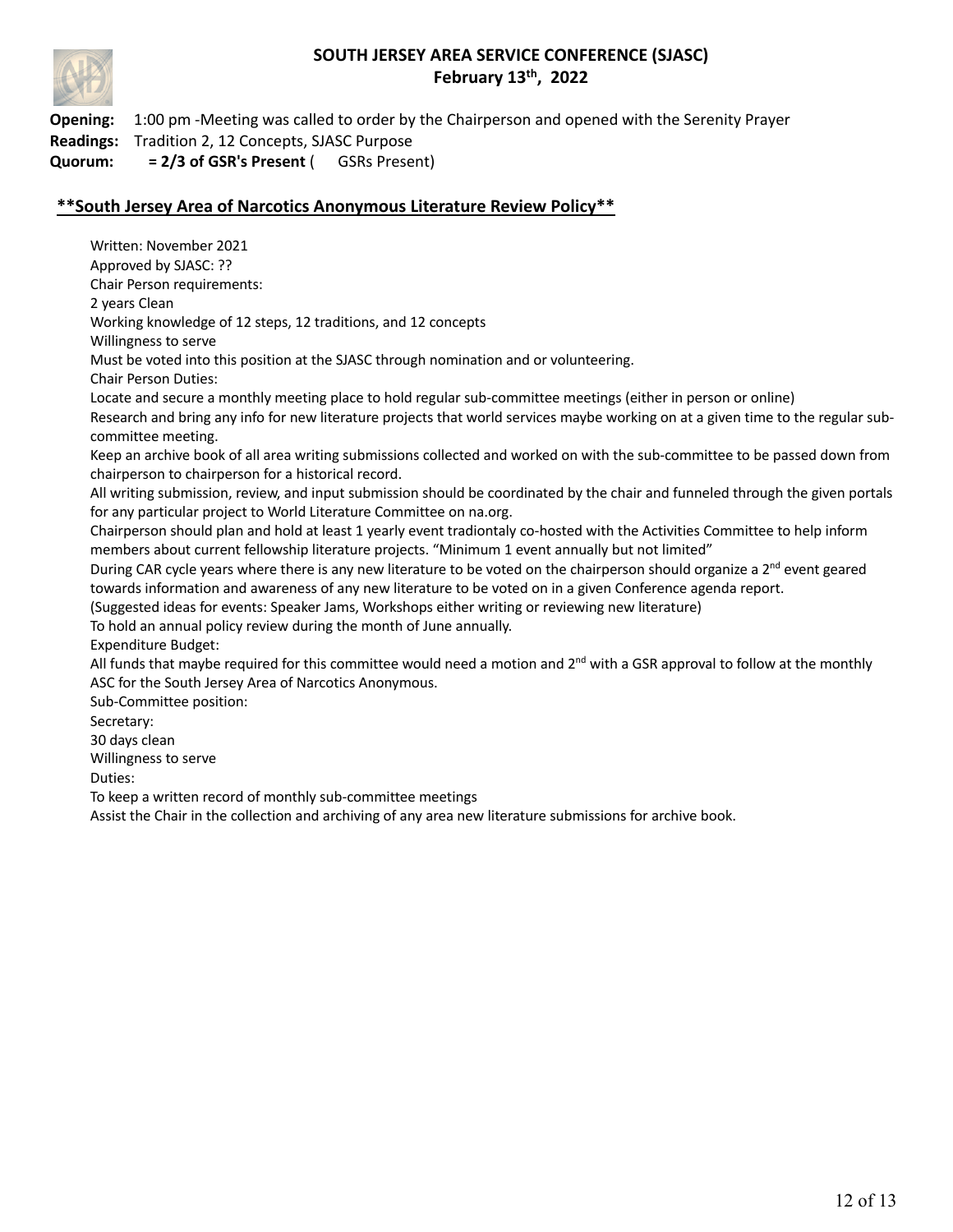#### Hello Everyone,

I attended Region January 15, 2022, the next Region will be March 19,2022 at 1pm, held at Hope All Day Recovery Center. Region is hybrid, if you would like to attend virtually you can find the link at www.nanj.org

March Elections

| Policy Chair                | 5yr clean time - 1yr term |
|-----------------------------|---------------------------|
| <b>Assistant Policy</b>     | 2yr clean time - 1yr term |
| BOT members.                | 5yr clean time - 1yr term |
| 4 open positions            |                           |
| <b>Assistant Secretary</b>  | 1yr clean time - 1yr term |
| Newsletter Chair            | 3yr clean time - 1yr term |
| <b>Insurance Chair</b>      | 3yr clean time - 1yr term |
| <b>Assistant Treasurer</b>  | 4yr clean time - 1yr term |
| <b>History and Archives</b> | 3yr clean time - 1yr term |
| <b>Public Information</b>   | 3yr clean time - 1yr term |

Helpline Committee has an open position for Financial Advisor, 3yr clean time Interested in running for the position or getting involved with helpline you can contact them through helpline@nanj.org

I am going to use my report time to go over the C.A.R. Motions and will give a more detailed report of last Region next month.

We have 4 Motions that need to be voted on for this years C.A.R., I am asking that the groups try and vote on these motions in their next Group Conscience meeting and get the tally sheets back to me at next months Area. I will be attaching the Tally sheet to my report or you can access it on the Area website. If you attend Area virtually you can contact me at 856-761-2079 and we can work out getting your group votes to me. Your group can submit their votes electronically through the Regional website through April. If for some reason your group is not having a group conscious meeting before the next ASC and you do not want to submit electronically, contact me and I'll get your votes to the RD. We would really like to have all the votes in at the March Area to be submitted together. The RD is collecting tally's from all the Areas in the Region and this helps simplify that process for her to carry our voices to the Service Confrence. The first motion is a mouth full, I will give a little explanation to help understand what the motion is referring to. ANY questions about the motions or tally sheet do not hesitate to contact me.

Motion 1 discusses the FIPT Fellowship Intelectual Property Trust. The FIPT is a document that has rules surrounding the use and management of the fellowships intelectual property, which is our literature. The literature belongs to the entire fellowship but since we can't all control it at all times we place the management in the hands of the world board on NA. Members elected by the fellowship to serve as board members to world services. The FIPT is essentially a legal document outlying this relationship. A section of the document had a rule that allowed for any one region to audit the world board upon request and the WB has to comply. This rule was excercised once in the 30 years the FIPT has been in existence. The WB complied but later said that the audit was too much to endure and placed a motion in the World service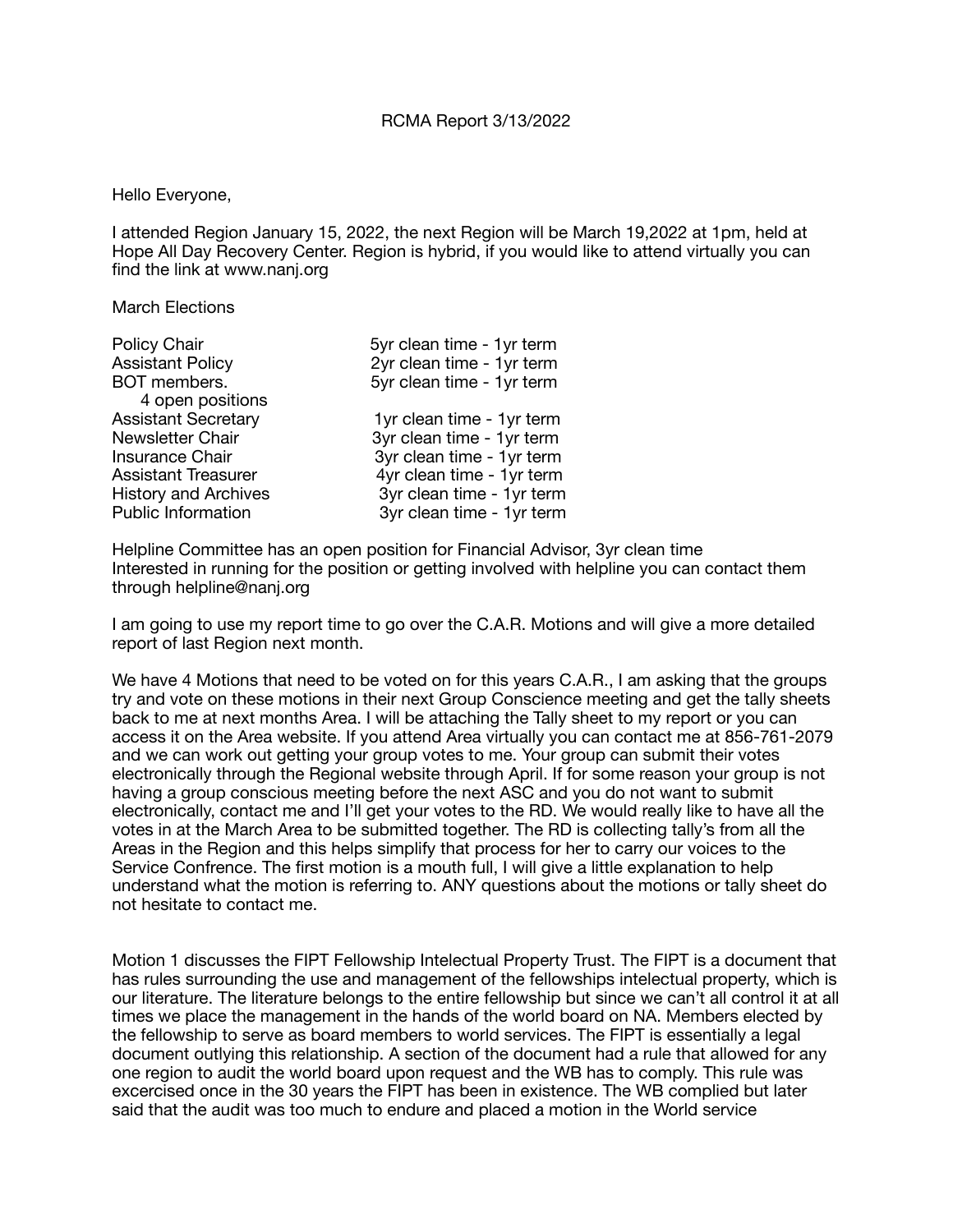conference to suspend this rule until they could replace or edit it, that Motion passed. That was supposed to happen in the last cycle which has been postponed because of Covid. Motion one asks to continue the suspension of this rule within the FIPT until a later date.

Thank you for allowing me to serve, Michelle G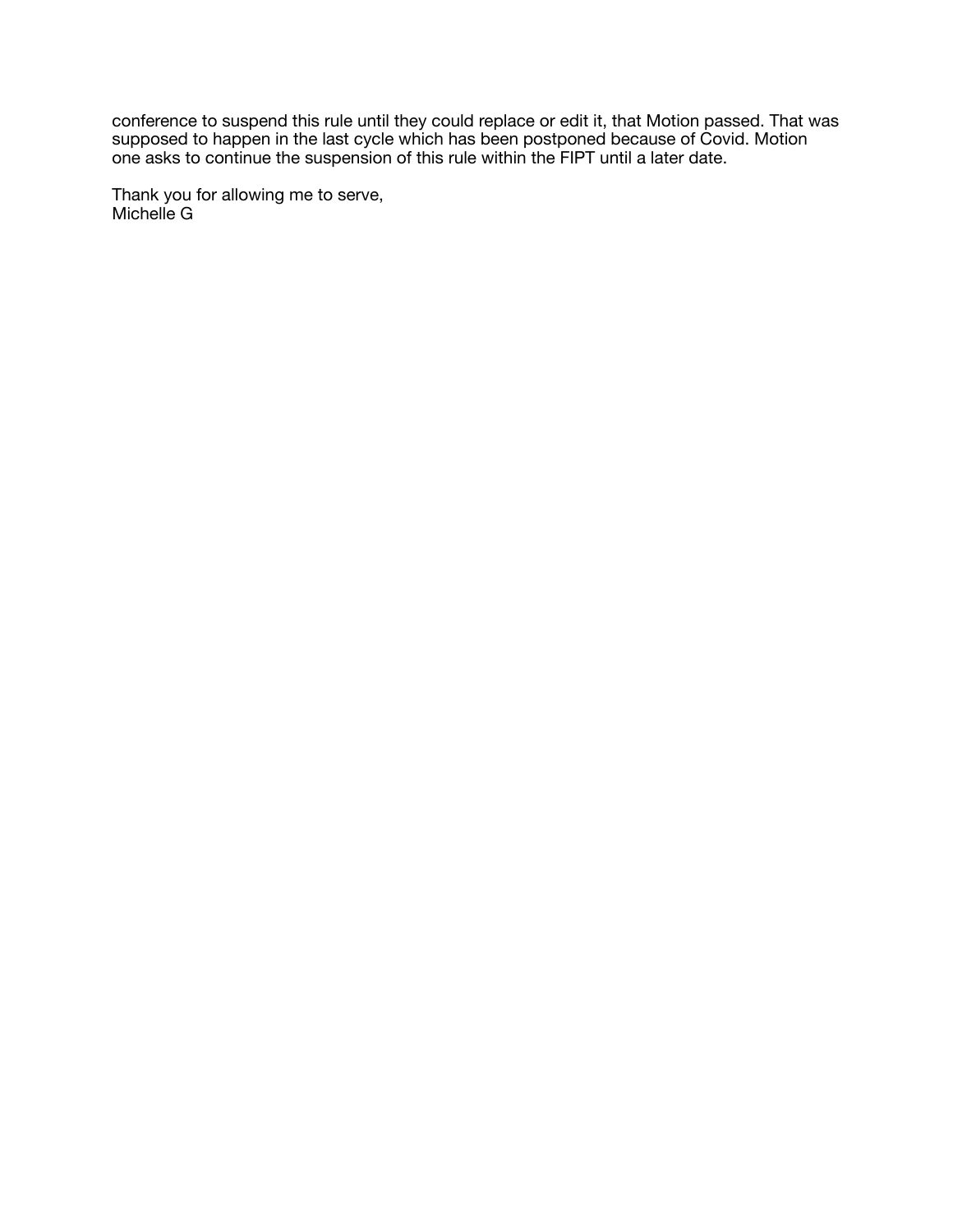## An explanation of Motion 1 can be found at the end of the RCMA report.

## **Group Vote Tally Sheet**

#### **GROUP NAME:**

#### **AREA NAME: \_\_\_\_\_\_\_\_\_\_\_\_\_\_\_\_\_\_\_\_\_\_\_\_\_\_\_\_\_\_\_\_\_\_\_\_\_\_\_\_\_\_\_\_\_\_\_\_\_\_\_\_\_\_\_\_\_\_\_\_\_\_\_\_\_\_\_\_**

#### **Contact Name / Ph# / Email:**

Instructions: Place a checkmark for your group's vote in the appropriate box (either "yes", "no" or "abstain") for<br>each motion. One checkmark per motion. We do not need detailed counts of individual votes. Each group de

|    | <b>CONFERENCE AGENDA REPORT MOTIONS</b>                                                                                                                                     |     |    |                |
|----|-----------------------------------------------------------------------------------------------------------------------------------------------------------------------------|-----|----|----------------|
| #1 | Maker: World Board                                                                                                                                                          | Yes | No | Abstain        |
|    | Acting as the trustor, the delegates present at the virtual WSC 2022, are continuing<br>the suspension of Article 5, Section 3 of the FIPT Operational Rules, while we make |     |    |                |
|    | a decision about the future. This suspension will expire at the close of WSC 2023.                                                                                          |     |    |                |
|    | Intent: To extend the existing FIPT moratorium on the FIPT inspection clause<br>in the Operating Rules for one year.                                                        |     |    |                |
|    | Group Comments:                                                                                                                                                             |     |    |                |
| #2 | Maker: World Board                                                                                                                                                          | Yes | No | Abstain        |
|    | To extend the terms of the WSC elected positions for the two Human Resource<br>Panel members and one WSC Cofacilitator currently set to expire in 2022 to 2023.             |     |    |                |
|    | Intent: To acknowledge the change in conference cycle due to the global<br>pandemic.                                                                                        |     |    |                |
|    | Group Comments:                                                                                                                                                             |     |    |                |
| #3 | Maker: World Board                                                                                                                                                          | Yes | No | <b>Abstain</b> |
|    | To extend the terms of the three WSC elected positions on the World Boardcurrently<br>set to expire in 2022 to 2023.                                                        |     |    |                |
|    | Intent: To adjust for the change in conference cycle due to the global pandemic.                                                                                            |     |    |                |
|    | <b>Group Comments:</b>                                                                                                                                                      |     |    |                |
| #4 | Maker: World Board                                                                                                                                                          | Yes | No | <b>Abstain</b> |
|    | To approve the book contained in Addendum B, "A Spiritual Principle a Day" as<br>Fellowship-approved recovery literature.                                                   |     |    |                |
|    | Intent: To have an additional piece of Fellowship-approved material available<br>for use by NA members, groups, and service committees.                                     |     |    |                |
|    | <b>Group Comments:</b>                                                                                                                                                      |     |    |                |

The *Interim CAR & CAT* (*ICC*) is available for download from the Conference webpage:

www.na.org/conference. The *ICC* contains explanatory essays on the motions and the World Service Conference. We encourage you to familiarize yourself with all of the content.